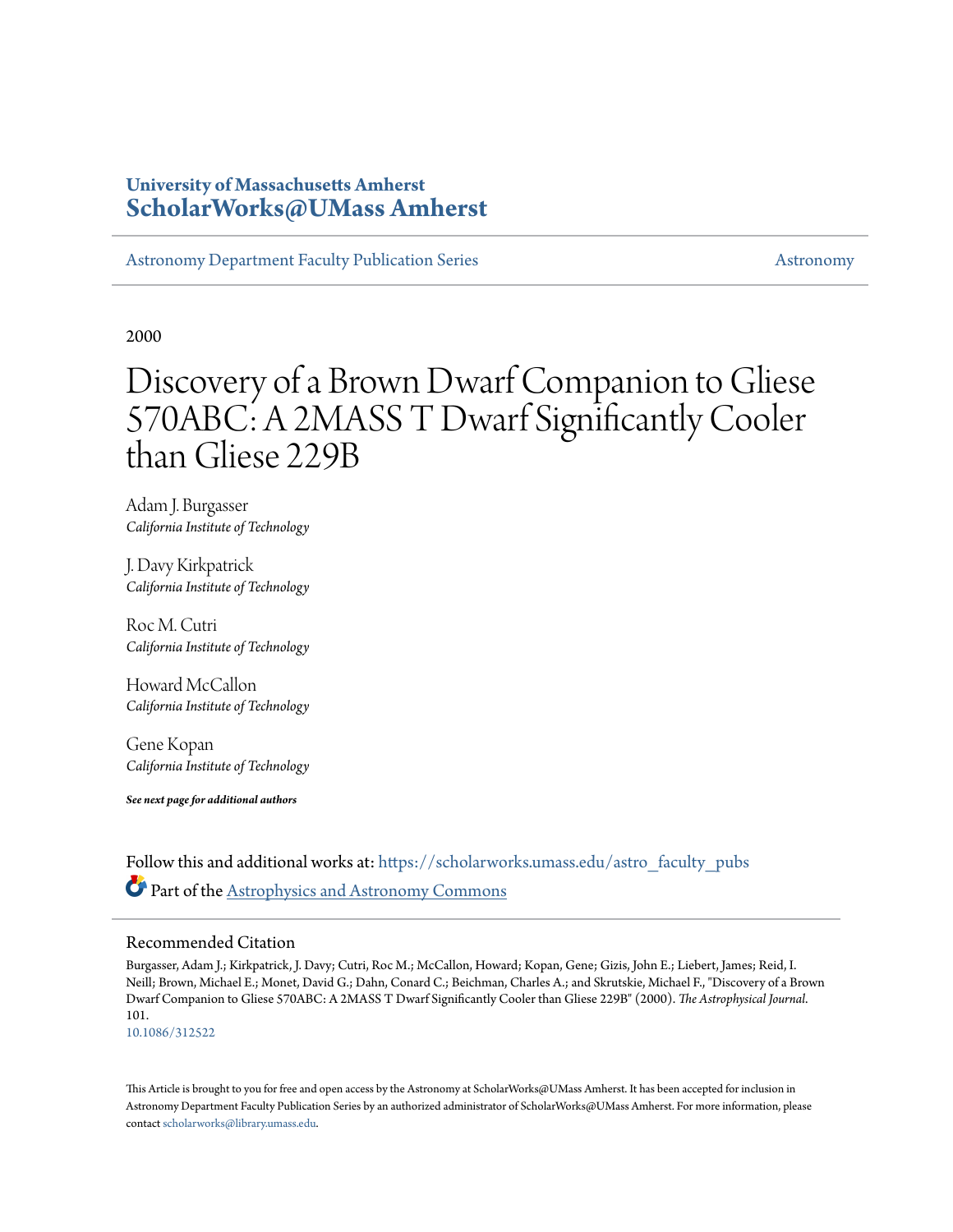#### **Authors**

Adam J. Burgasser, J. Davy Kirkpatrick, Roc M. Cutri, Howard McCallon, Gene Kopan, John E. Gizis, James Liebert, I. Neill Reid, Michael E. Brown, David G. Monet, Conard C. Dahn, Charles A. Beichman, and Michael F. Skrutskie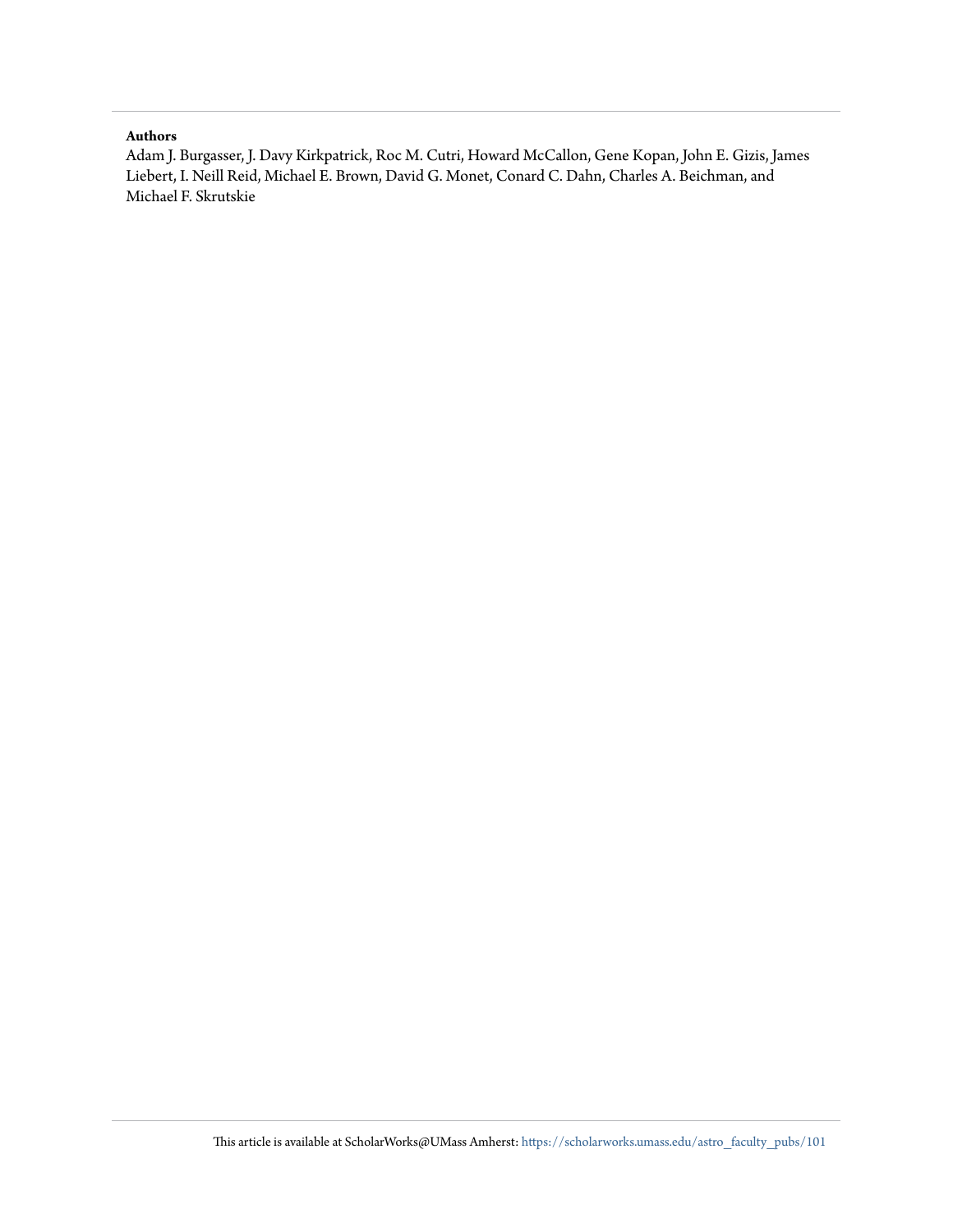### Discovery of a Brown Dwarf Companion to Gliese 570ABC: A 2MASS T Dwarf Significantly Cooler than Gliese 229B

Adam J. Burgasser<sup>1</sup>, J. Davy Kirkpatrick<sup>2</sup>, Roc M. Cutri<sup>2</sup>, Howard McCallon<sup>2</sup>, Gene Kopan<sup>2</sup>, John E. Gizis<sup>3</sup>, James Liebert<sup>4</sup>, I. Neill Reid<sup>5</sup>, Michael E. Brown<sup>6,7</sup>, David G. Monet<sup>8</sup>, Conard C. Dahn<sup>8</sup>, Charles A. Beichman<sup>9</sup>, and Michael F. Skrutskie<sup>3</sup>

#### ABSTRACT

We report the discovery of a widely separated  $(258\overset{''}{.}3\pm0\overset{''}{.}4)$  T dwarf companion to the Gl 570ABC system. This new component, Gl 570D, was initially identified from the Two Micron All Sky Survey (2MASS). Its near-infrared spectrum shows the 1.6 and 2.2  $\mu$ m CH<sub>4</sub> absorption bands characteristic of T dwarfs, while its common proper motion with the Gl 570ABC system confirms companionship. Gl 570D  $(M_J = 16.47 \pm 0.07)$ is nearly a full magnitude dimmer than the only other known T dwarf companion, Gl 229B, and estimates of L =  $(2.8\pm0.3)\times10^{-6}$  L<sub>⊙</sub> and T<sub>eff</sub> = 750 $\pm$ 50 K make it significantly cooler and less luminous than any other known brown dwarf companion. Using evolutionary models by Burrows et al. and an adopted age of 2-10 Gyr, we derive a mass estimate of  $50\pm20$   $M_{Jup}$  for this object.

Subject headings: infrared: stars  $-$  stars: binaries: visual  $-$  stars: fundamental parameters — stars: individual  $(G1 570D)$  — stars: low mass, brown dwarfs

<sup>1</sup>Division of Physics, M/S 103-33, California Institute of Technology, Pasadena, CA 91125; diver@its.caltech.edu

<sup>&</sup>lt;sup>2</sup>Infrared Processing and Analysis Center, M/S 100-22, California Institute of Technology, Pasadena, CA 91125

<sup>&</sup>lt;sup>3</sup>Five College Astronomy Department, Department of Physics and Astronomy, University of Massachusetts, Amherst, MA 01003

<sup>4</sup>Steward Observatory, University of Arizona, Tucson, AZ 85721

<sup>5</sup>Department of Physics and Astronomy, University of Pennsylvania, 209 South 33rd Street, Philadelphia, PA 19104-6396

 $6$ Division of Geological and Planetary Sciences, M/S 105-21, California Institute of Technology, Pasadena, California 91125

<sup>7</sup>Alfred P. Sloan Research Fellow

<sup>8</sup>U.S. Naval Observatory, P.O. Box 1149, Flagstaff, AZ 86002

<sup>&</sup>lt;sup>9</sup> Jet Propulsion Laboratory, M/S 180-703, 4800 Oak Grove Dr., Pasadena, CA, 91109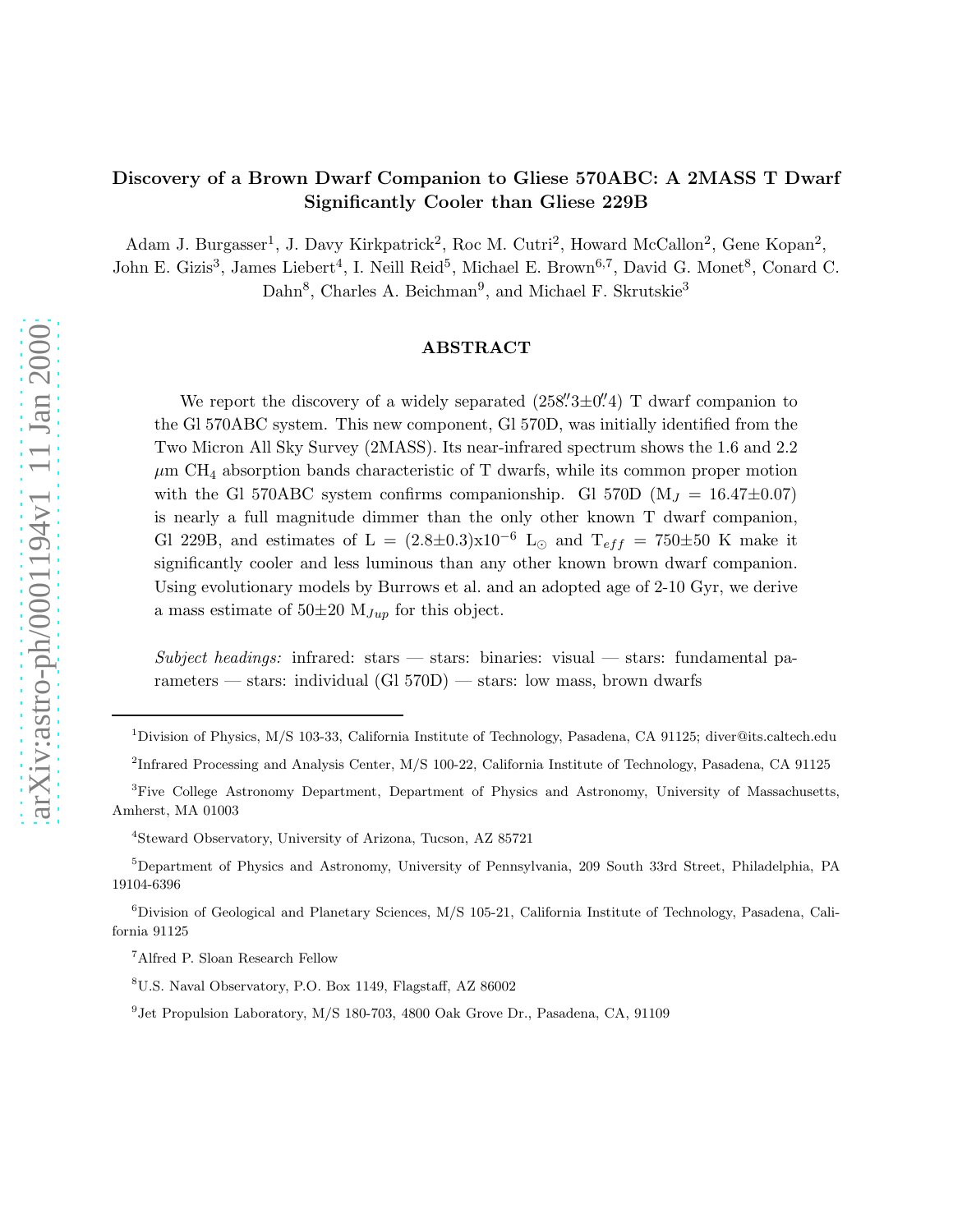#### 1. Introduction

Direct detection techniques, like those that discovered the prototype T dwarf Gl 229B (Nakajima et al. 1995; Oppenheimer 1999), have been used for the last 15 years to search for brown dwarfs around nearby stars<sup>10</sup>. Despite the large samples involved, only two *bona fide* brown dwarf companions have been directly detected, Gl 229B and the young L-type brown dwarf G 196-3B  $(Rebolo et al. 1998)<sup>11</sup>$ . Since most of these searches have been confined to a narrow field of view around the primary (typically 10-60 $'$ ), widely separated companions<sup>12</sup> may be missed. Indeed, both G 196-3B and Gl 229B are less than 20′′ from their primary. Field surveys, such as the Two Micron All Sky Survey (Skrutskie et al. 1997, hereafter 2MASS), the DEep Near Infrared Survey (Epchtein et al. 1997, hereafter DENIS), and the Sloan Digital Sky Survey (York et al. 1999, hereafter SDSS), overcome this limitation. Indeed, Kirkpatrick et al. (2000) have recently identified two L-type brown dwarf companions at wide separation.

We are currently searching the 2MASS catalogs for field T dwarfs (Burgasser et al. 1998), brown dwarfs spectrally identified by  $\text{CH}_4$  absorption bands at 1.6 and 2.2  $\mu$ m (Kirkpatrick et al. 1999a). One of our discoveries, 2MASSW J1457150-212148 (hereafter Gl 570D), has been confirmed as a widely separated, common proper motion companion to the Gl 570ABC system. This system is comprised of a K4V primary and a M1.5V-M3V close binary (Duquennoy & Mayor 1988; Mariotti et al. 1990; Forveille et al. 1999) at a distance of  $5.91\pm0.06$  pc (Perryman et al. 1997). In §2 we describe the selection of this object from the 2MASS database, review subsequent observations, and establish its common proper motion with Gl 570ABC. In §3 we estimate L and  $T_{eff}$  of Gl 570D based on its distance and brightness, and make  $T_{eff}$  and mass estimates using the evolutionary models of Burrows et al. (1997).

#### 2. Identification of Gl 570D

#### 2.1. Selection and Confirmation of Gl 570D

Gl 570D was initially selected as a T dwarf candidate from the 2MASS Point Source Catalog. T dwarf candidates were required to have J- and H-band detections with J < 16 (2MASS signalto-noise ratio ~ 10 limit), J-H < 0.3 and H-K<sub>s</sub> < 0.3 (limit or detection),  $|b| > 15^{\circ}$  (to eliminate source confusion in the Galactic plane), and no optical counterpart in the USNO-A catalog (Monet et al. 1998) within 10′′. Close optical doubles not identified by USNO-A and proper motion stars

 $10$ For a review of these companion searches see Oppenheimer (1999)

<sup>&</sup>lt;sup>11</sup>The companion object GD 165B (Becklin & Zuckerman 1989) may also be a brown dwarf, although its status is questionable (Kirkpatrick et al. 1999b).

<sup>&</sup>lt;sup>12</sup>We adopt an observational definition for "widely separated" as angular separation greater than  $100''$ ; see Fischer & Marcy (1992).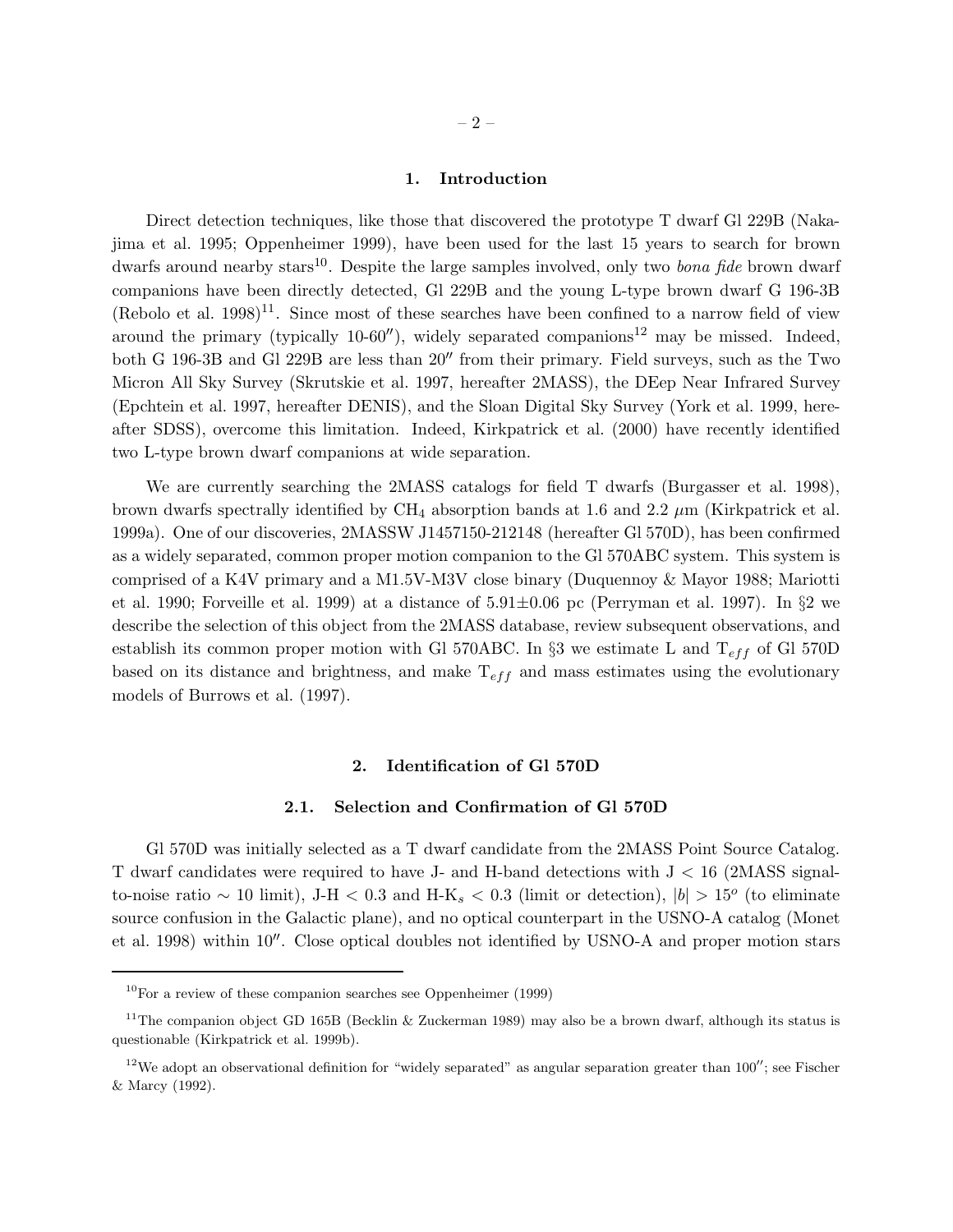were eliminated by examination of Digitized Sky Survey (DSS) images of the SERC-J and AAO SES (Morgan et al. 1992) surveys. Our search criteria are also sensitive to minor planets, due to their intrinsically blue near-infrared colors (Veeder et al. 1995; Sykes et al. 1999), lack of optical counterpart at an earlier epoch, and point-like appearance due to the short 2MASS exposure time (7.8 seconds). Follow-up near-infrared imaging to eliminate these objects from our candidate pool was carried out on the Cerro Tololo InfraRed IMager (CIRIM) on the Cerro Tololo Interamerican Observatory (CTIO) Ritchey-Chretien 1.5m during 1999 July 23-25 (UT). Gl 570D was one of only 11 candidates detected in these observations (the remaining candidates were likely asteroids). Optical images of the Gl 570D field from the SERC-J and AAO SES surveys, as well as 2MASS J- and  $K_s$ -band images, are shown in Figure 1; the Gl 570ABC triple can be seen in the lower left corner. No optical counterpart is seen at either the current or projected (proper motion) positions of Gl 570D, indicating very red optical-infrared colors. Table 1 lists 2MASS J, H, and  $K_s$  magnitudes (rows  $[1]-[3]$ ) and colors (rows  $[4]-[6]$ ) for Gl 570D, as well as measurements for G 196-3B and Gl 229B taken from the literature (Matthews et al. 1996) and from 2MASS data. Note that Gl 570D has blue near-infrared colors, similar to Gl 229B.

#### 2.2. Spectral Data

The 1.6 and 2.2  $\mu$ m fundamental overtone CH<sub>4</sub> bands were identified in Gl 570D from nearinfrared spectral data taken with the Ohio State InfraRed Imager/Spectrometer (Depoy et al. 1993, hereafter OSIRIS) on the CTIO Blanco 4m on 1999 July 27 (UT). Using OSIRIS's cross-dispersion mode, we obtained continuous 1.2-2.3  $\mu$ m spectra with  $\lambda/\Delta\lambda \approx 1200$ . The slit width was fixed at 1".2 for all observations. The object was placed on the slit by direct image centroiding, and then stepped across the slit in seven positions at 3′′ intervals (to offset fringing and detector artifacts) with 120-second integrations at each position. A total of 3360 seconds of integration time was acquired. Spectra were then extracted using standard IRAF reduction packages. Raw data were flat-fielded using observations of the 4m illuminated dome spot and software generously supplied by R. Blum at CTIO. Object spectra were extracted using a template from the A1V standard star HR 5696 (Hoffleit & Jaschek 1982). Wavelength calibration was computed from OH sky lines. Finally, telluric corrections and relative flux calibration were done using the extracted standard spectrum.

The near-infrared spectrum of Gl 570D is shown in Figure 2, along with data for the SDSS T dwarf SDSSp J162414.37+002915.6 (Strauss et al. 1999, hereafter SDSS1624+00) obtained on the same night. Both spectra are normalized at 1.55  $\mu$ m, with SDSS1624+00 offset vertically by a constant. Gl 229B spectral data from Geballe et al. (1996), also normalized at 1.55  $\mu$ m, are overlain on both for comparison (dark line). The 1.6 and 2.2  $\mu$ m CH<sub>4</sub> bands are present in all three brown dwarfs, as well as combined H<sub>2</sub>O and CH<sub>4</sub> absorption from 1.3 to 1.5  $\mu$ m. Suppression of flux around 2.1  $\mu$ m is likely due to increased  $H_2$  absorption in the low temperature atmospheres (Lenzuni, Chernoff, & Salpeter 1991).

There is a striking similarity in the spectral morphology of these objects; however, the overlaid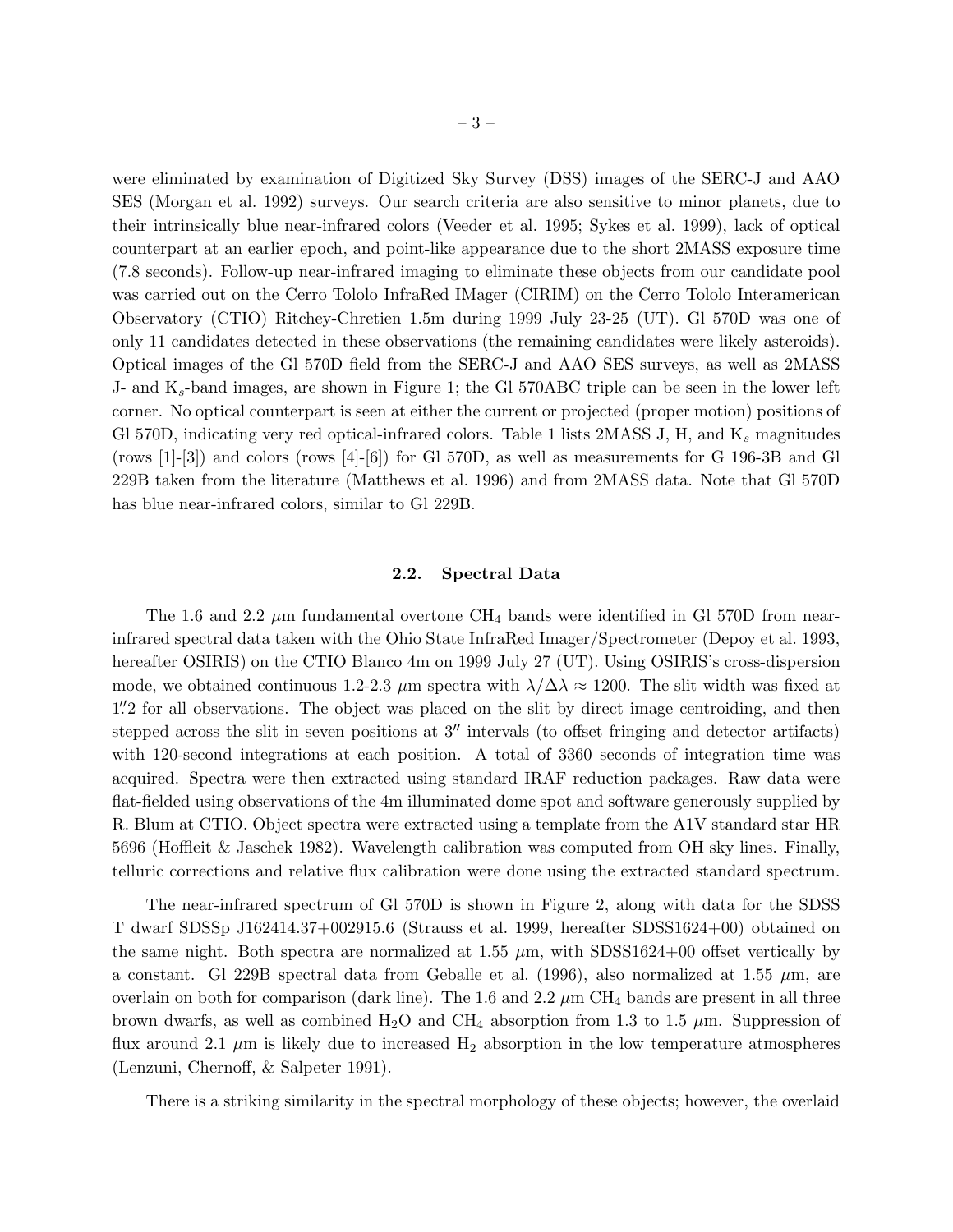spectrum of Gl 229B may indicate some subtle differences. There appears to be a slight enhancement in flux (relative to Gl 229B) in SDSS1624+00 at the blue edge of the 1.3  $\mu$ m absorption feature and at the base of the 1.6  $\mu$ m CH<sub>4</sub> absorption band. Conversely, the spectrum of Gl 570D does not show these features and in fact appears slightly deficient at the 1.5  $\mu$ m H<sub>2</sub>O-CH<sub>4</sub> wing and the 2.1  $\mu$ m flux peak. We might expect such variations if SDSS1624+00 is warmer than Gl 229B and Gl 570D cooler, as CH<sub>4</sub> bands at 1.4 and 1.6  $\mu$ m should deepen as the observed temperature decreases, since the conversion of CO to  $CH_4$  will occur at greater optical depth (Burrows  $\&$  Sharp 1999). Similarly, there should be increased  $H_2$  absorption in the K-band toward lower temperatures (Burgasser et al. 1999). While metallicity and mixing effects may complicate these simple arguments, the warmer temperature of SDSS 1624+00 is supported by recent detections of FeH and CrH bands in its optical spectrum (Liebert et al. 2000) which are disappearing in the latest L dwarfs (Kirkpatrick et al. 1999a), as well as shallower  $H_2O$  and  $CH_4$  bands in the near-infrared as compared to Gl 229B (Nakajima et al. 2000). The coolness of Gl 570D, based on its association with Gl 570ABC, is discussed below.

#### 2.3. Association with Gl 570ABC

The proximity of the bright Gl 570ABC triple led us to suspect possible association for this 2MASS object. Fortunately, the system has a relatively high proper motion of  $2''012\pm0''002$  yr<sup>-1</sup> (Perryman et al. 1997). In addition, multiple sampling and the 2MASS position reconstruction strategy results in a higher astrometric accuracy<sup>13</sup> ( $\sim$  0''.3) than the raw pixel scale of the 2MASS detectors (2′′), sufficient to measure the motion of this system on a one-year timescale. The original 2MASS scan of the Gl 570D field was taken on 1998 May 16 (UT); a second scan was obtained on 1999 July 29 (UT). Table 2 summarizes the resulting astrometric data, indicating that all components have a common sky motion of  $2\overset{'}{.}3\pm0\overset{''}{.}4$  at position angle  $155\pm8^\circ$ . The mean motion of all other correlated sources in the same 2MASS scan as Gl 570D with  $J < 15.8$  ( $\approx 2000$  sources) is  $0''0\pm0''2$  in right ascension and  $0''2\pm0''1$  in declination. This statistically significant common proper motion confirms companionship. Gl 570D lies  $258\overset{''}{.}3\pm0\overset{''}{.}4$  from the K4V primary, a projected physical separation of  $1525\pm15$  AU. Note that this is an order of magnitude larger than the A-BC separation  $(24\rlap.{''}7\pm0\rlap.{''}4)$  and over four orders of magnitude larger than the B-C separation of  $0.^{\prime\prime}$ 1507 $\pm$ 0. The separation of Gl 570D is compared to those of G 196-3B and Gl 229B in Table 1 (rows [7]-[8]).

The dynamic stability of this system can be addressed using the results of Eggleton & Kiseleva (1995) with the separations<sup>14</sup> listed in Table 2 and masses of 0.7  $M_{\odot}$  for Gl 570A (estimated from the measured mass of the M0Ve eclipsing binary YY Gem; Bopp 1974), 1.0  $M_{\odot}$  for combined

<sup>&</sup>lt;sup>13</sup>Cutri, R. M., et al. Explanatory Supplement to the 2MASS Spring 1999 Incremental Data Release: http://www.ipac.caltech.edu/2mass/releases/spr99/doc/explsup.html.

<sup>&</sup>lt;sup>14</sup>We assume face-on projection and negligible eccentricity in this order-of-magnitude analysis.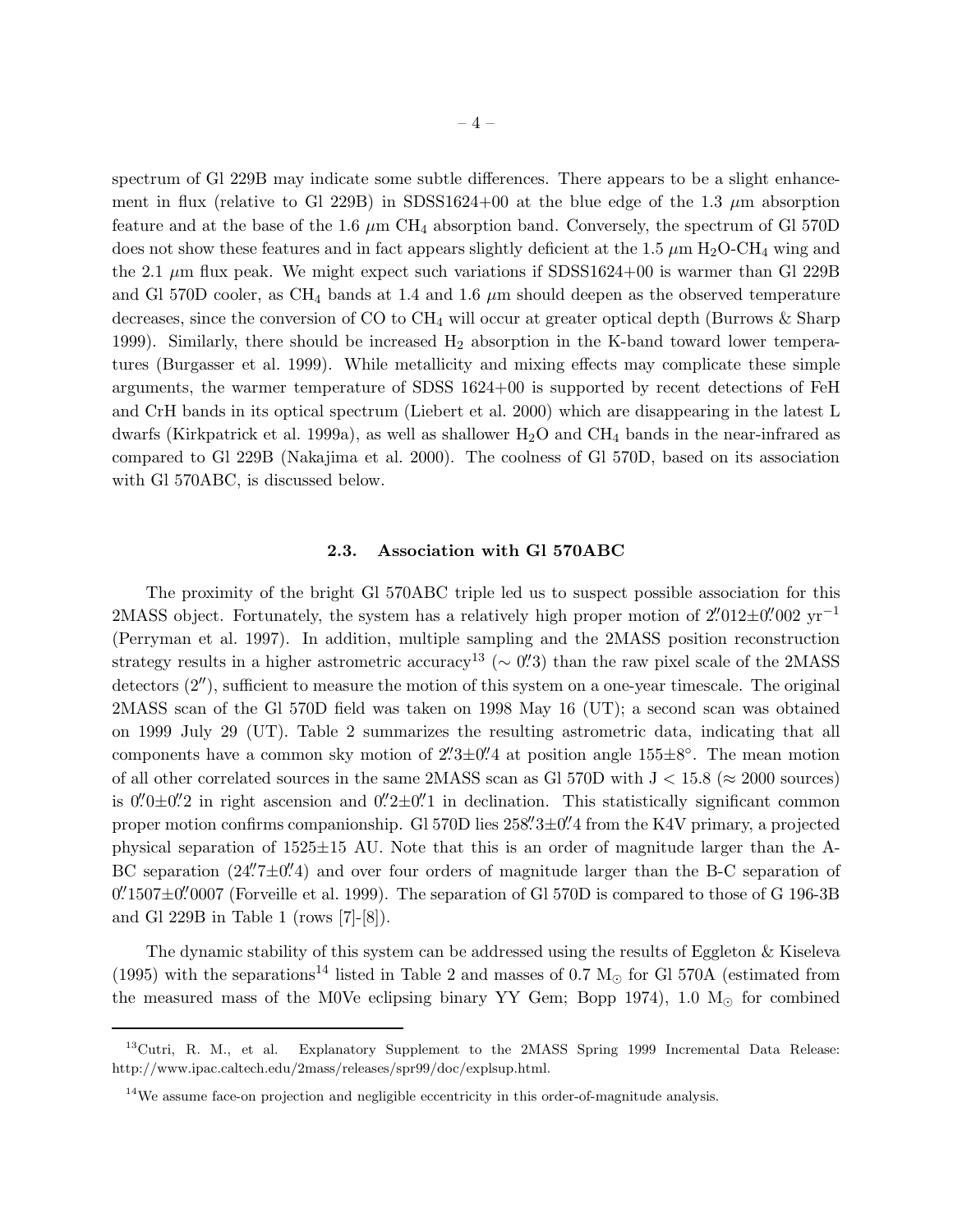Gl 570BC (directly measured by Forveille et al. 1999), and 0.05  $M_{\odot}$  for Gl 570D (estimated, as discussed below). We find that the system is dynamically stable for eccentricities less than about 0.6. A more rigorous analysis using measured orbital parameters is restricted by the roughly 40,000-year period of Gl 570D around the Gl 570ABC barycenter.

#### 3. Estimates of the Physical Properties of Gl 570D

Distance moduli and absolute J magnitudes for the three brown dwarf companions G 196-3B, Gl 229B, and Gl 570D, based on the distances to their respective primaries, are listed in Table 1 (rows [9]-[10]). Gl 570D is nearly a magnitude fainter than Gl 229B at all three near-infrared bands. If we assume a Gl 229B J-band bolometric correction of 2.19±0.10 (Leggett, Geballe, & Brown 1999) and a radius of  $(7.0\pm0.5)\times10^9$  cm  $\approx 1$  Jupiter radius (Burrows & Liebert 1993), we then derive L =  $(2.8\pm0.3)\times10^{-6}$  L<sub>☉</sub> and T<sub>eff</sub> = 750 $\pm$ 50 K, roughly 200 K cooler than Gl 229B, making Gl 570D the least luminous and coolest brown dwarf thus far detected. More accurate determinations of the effective temperature and mass of Gl 570D can be made using brown dwarf evolutionary models, but only if we can constrain its age  $(\tau)$ . The proximity of Gl 570ABC has permitted detailed studies of kinematic properties, activity, and high energy emission (UV and X-ray), leading to various age estimates for the system (Leggett 1992; Poveda et al. 1993; Fleming, Schmitt, & Giampapa 1995). There is a general consensus among these authors that this system is older than 2 Gyr, which is supported by the lack of activity in the close BC binary (Reid, Hawley, & Gizis 1995). The solar-like metallicity of Gl 570ABC (Forveille et al. 1999) and the system's total space motion of  $\approx 60 \text{ km s}^{-1}$  (Leggett 1992) constrains formation to the Galactic disk, which establishes a rough upper limit of about 10 Gyr. Using the evolutionary models of Burrows et al. (1997) and adopting log (L/L<sub>☉</sub>) = -5.56 $\pm$ 0.05 and  $\tau$  = 6 $\pm$ 4 Gyr, we derive values of T<sub>eff</sub> = 790 $\pm$ 40 K, and M = 50 $\pm$ 20 M<sub>Jup</sub><sup>15</sup> (Table 1, rows [13]-[14]). The effective temperature is consistent with the brightness estimate above, and is significantly lower than those of G 196-3B and Gl 229B. Perhaps most interesting is that, despite having the lowest  $T_{eff}$ , Gl 570D could possibly be the most massive of these three brown dwarfs. This accentuates the difficulty of basing comparisons of brown dwarfs on brightness and/or temperature alone, and the importance of age determinations in deriving the physical properties of cool brown dwarfs. More accurate estimates of this object's properties require spectral modeling and additional broad-band photometry, and will be addressed in a future paper.

A. J. B. acknowledges Robert Blum and Ron Probst for their guidance at the telescope and in the reduction process, the capable assistance of CTIO telescope operators Mauricio Fernandez and Alberto Zúniga, useful discussions with Mark Marley, helpful comments from the anonymous referee, and Daniel Durand for dealing with high volumes of image requests on the CADC DSS

 $^{15}1$   $\mathrm{M}_{Jup}$  =  $1.9\mathrm{x}10^{33}$  grams = 0.0095  $\mathrm{M}_\odot$  .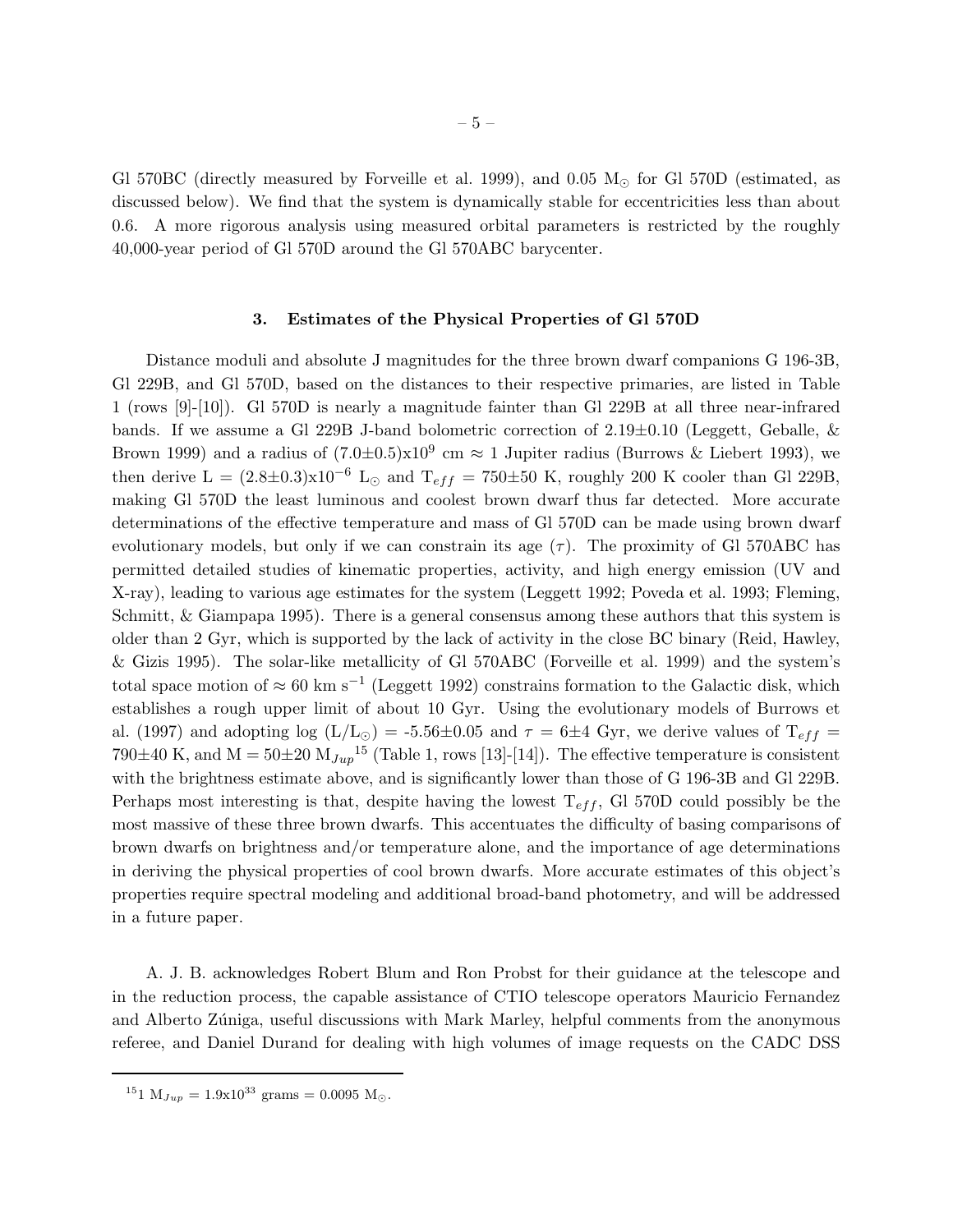server. We thank the 2MASS staff and scientists for their efforts in creating a truly incredible astronomical resource. DSS images were obtained from the Canadian Astronomy Data Centre, which is operated by the Herzberg Institute of Astrophysics, National Research Council of Canada. A. J. B., J. D. K., I. N. R., and J. L. acknowledge funding through a NASA/JPL grant to 2MASS Core Project science. A. J. B., J. D. K., R. M. C., and C. A. B. acknowledge the support of the Jet Propulsion Laboratory, California Institute of Technology, which is operated under contract with the National Aeronautics and Space Administration. This publication makes use of data from the Two Micron All Sky Survey, which is a joint project of the University of Massachusetts and the Infrared Processing and Analysis Center, funded by the National Aeronautics and Space Administration and the National Science Foundation.

#### REFERENCES

- Becklin, E. E., & Zuckerman, B. 1989 Nature, 336, 656
- Bopp, B. W. 1974, ApJ, 193, 389
- Burgasser, A. J., et al. 1999, ApJ, 522, L65
- Burgasser, A. J., et al. 1998, BAAS, 30, 1393
- Burrows, A., & Sharp, C. M. 1999, ApJ, 512, 843
- Burrows, A., et al. 1997, ApJ, 491, 856
- Burrows, A., & Liebert, J. 1993, Rev. Mod. Phys. 65, 301
- Depoy, D. L., Atwood, B., Byard, P. L., Frogel, J., & O'Brien, T. P. 1993, in Proceedings of SPIE, Vol. 1946, ed. A. M. Fowler (Bellingham: SPIE), 667
- Duquennoy, A., & Mayor, M. 1988, A&A, 200, 135
- Eggleton, P., & Kiseleva, L. 1995, ApJ, 455, 640
- Epchtein, N., et al. 1997, The Messenger, 87, 27
- Fischer, D. A., & Marcy, G. W. 1992, ApJ, 396, 178
- Fleming, T. A., Schmitt, J. H. M. M., & Giampapa, M. S. 1995, ApJ, 450, 401
- Forveille, T., et al. 1999, A&A, 351, 619
- Geballe, T. R., Kulkarni, S. R., Woodward, C. E., & Sloan, G. C. 1996, ApJ, 467, 101
- Hoffleit, D., & Jaschek, C. 1982, The Bright Star Catalogue, Fourth Revised Edition (New Haven: Yale Univ. Obs.)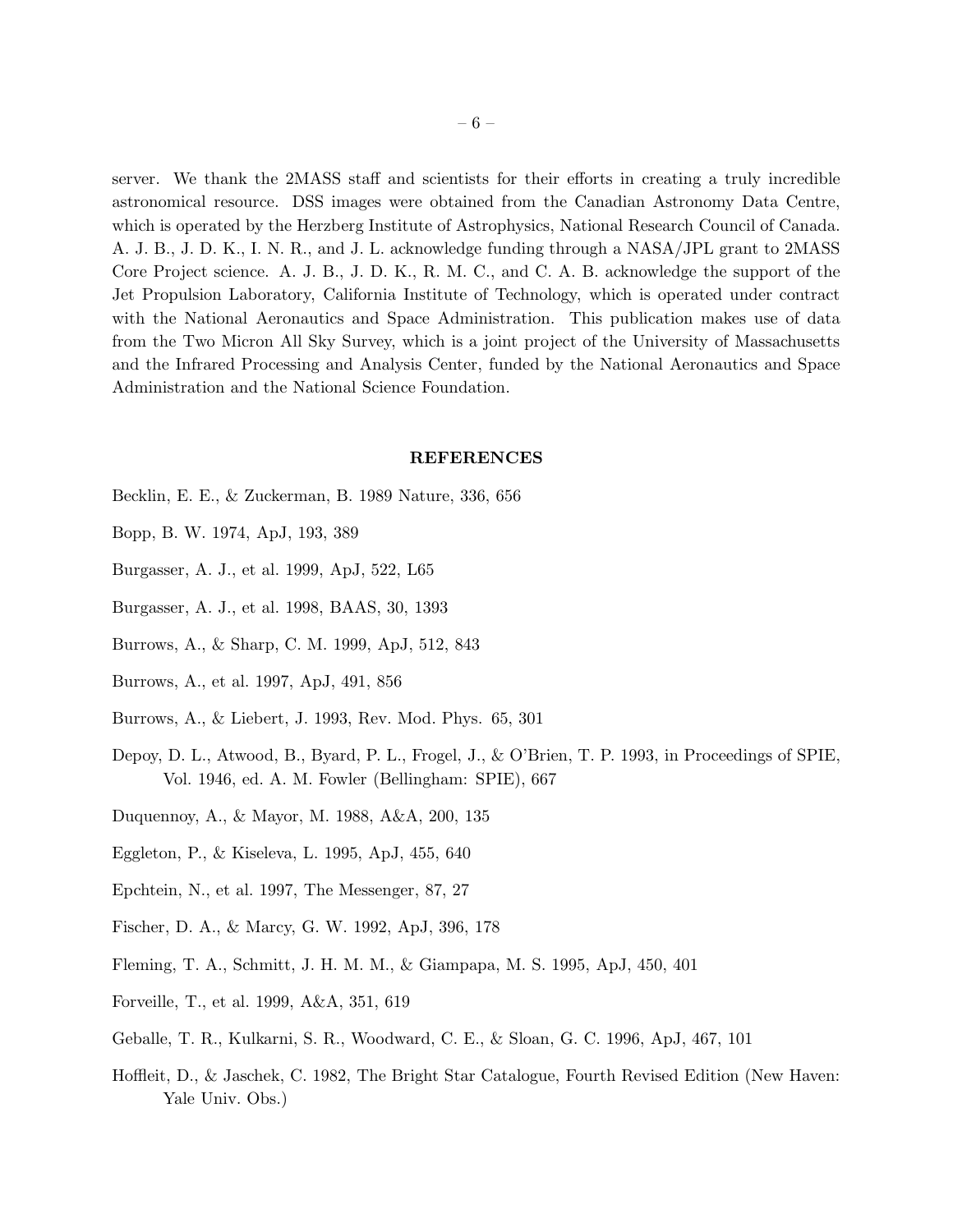- Kirkpatrick, J. D., et al. 2000, in prep.
- Kirkpatrick, J. D., Allard, F., Bida, T., Zuckerman, B., Becklin, E. E., Chabrier, G., & Baraffe, I. 1999b, ApJ, 519, 834
- Kirkpatrick, J. D., et al. 1999a, ApJ, 519, 802
- Leggett, S. K., Geballe, T. R., & Brown, R. H. 1999, ApJ, 517, L139
- Leggett, S. K. 1992, ApJS, 82, 351
- Lenzuni, P., Chernoff, D. F., & Salpeter, E. E. 1991, ApJS, 76, 759
- Liebert, J., Burgasser, A. J., Kirkpatrick, J. D., Reid, I. N., & Gizis, J. E. 2000, in prep.
- Marley, M. S., Saumon, D., Guillot, T., Freedman, R. S., Hubbard, W. B., Burrows, A., & Lunine, J. I. 1996, Science, 272, 1919
- Mariotti, J.-M., Perrier, C., Duquennoy, A., & Duhoux, P. 1990, A&A, 230, 77
- Matthews, K., Nakajima, T., Kulkarni, S. R., & Oppenheimer, B. R. 1996, AJ, 112, 1678
- Monet, D., et al. 1998, USNO-A2.0 Catalog (Flagstaff: USNO)
- Morgan, D. H., Tritton, S. B., Savage, A., Hartley, M., & Cannon, R. D. 1992, in Digitised Optical Sky Surveys, ed. H. T. MacGillivray & E. B. Thomson (Dordrecht: Boston), 11
- Nakajima, T., Tsuji, T., Maihara, T., Iwamuro, F., Motohara, K., Taguchi, T., Hata, R., Tamura, M., & Yamashita, T. 2000, PASJ, in press
- Nakajima, T., Oppenheimer, B. R., Kulkarni, S. R., Golimowski, D. A., Matthews, K., & Durrance, S. T. 1995, Nature, 378, 463
- Oppenheimer, B. R. 1999, Ph.D. Thesis (Pasadena: Caltech)
- Perryman, M. A. C., et al. 1997, A&A, 323, L49
- Poveda, A., Herrera, M. A., Allen, C., Cordero, G., & Lavalley, C. 1993, Revista Mexicana de Astronomia y Astrofisica, 28, 43
- Rebolo, R., Zapatero Osorio, M. R., Madruga, S., Bejar, V. J. S., Arribas, S., & Licandro, J. 1998, Science, 282, 1309
- Reid, I. N., Hawley, S. L., & Gizis, J. E. 1995, AJ, 110, 1838
- Skrutskie, M. F., et al. 1997, in The Impact of Large-Scale Near-IR Sky Surveys, ed. F. Garzon (Dordrecht: Kluwer), 25
- Strauss, M. A., et al. 1999, ApJ, 522, L61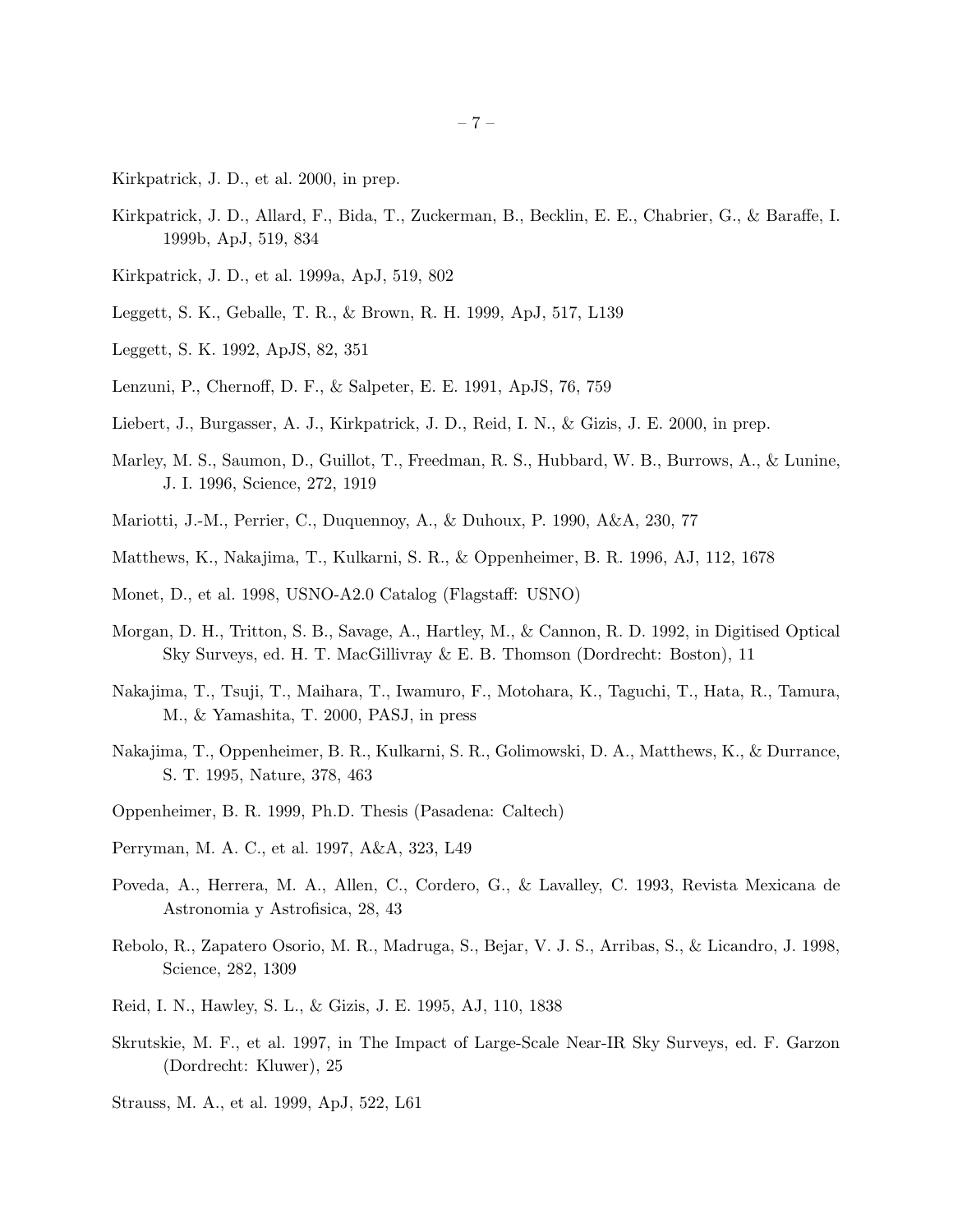Sykes, M. V., et al. 1999, Icarus, submitted

- Veeder, G. J., Matson, D. L., Owensby, P. D., Gradie, J. C., Bell, J. F., & Tedesco, E. F. 1995, Icarus, 114, 186
- York, D. G., et al. 1999, in preparation.

This preprint was prepared with the AAS IATEX macros v5.0.  $\,$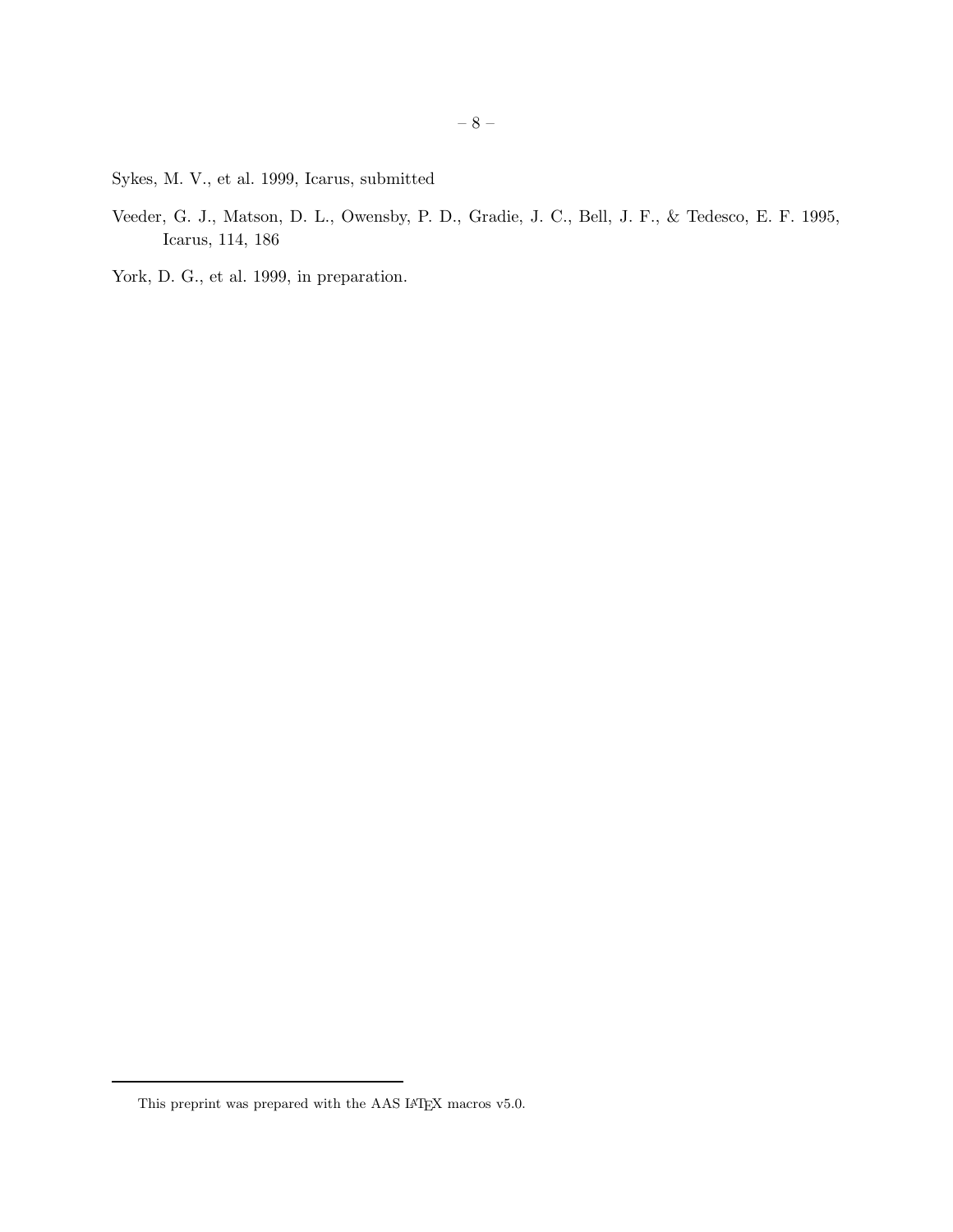Fig. 1.— 2MASS J- and  $K_s$ -band images of Gl 570D, along with two optical images from SERC-J and AAO-SES at two different epochs. Each field is 5′ x 5′ with north up and east to the left. The Gl 570ABC triple is seen in the lower left corner (the BC binary is unresolved). Gl 570D is indicated in the 2MASS images by a  $20''$  x  $20''$  box, while its projected location due to motion is indicated in each optical image. No optical counterpart is seen in either of these images, limiting  $R-J \gtrsim 6$ .

Fig. 2.— Near-infrared spectral data for Gl 570D (bottom) and SDSS1624+00 (top). Both are normalized at 1.55  $\mu$ m with spectral data for Gl 229B from Geballe et al. (1996) overlaid for comparison (dark line). An integral offset (3.0) has been added to the spectra in the top panel to separate them vertically from the others, and zero levels are indicated by dashed lines. The data are strikingly similar, as CH<sub>4</sub> absorption features at 1.3, 1.6, and 2.2  $\mu$ m are clearly seen in all three objects, as are broadened  $H_2O$  absorption bands at 1.3 and 1.9  $\mu$ m.  $H_2$  collision-induced absorption (CIA) longward of about 1.9  $\mu$ m is probably also present. Despite the strong similarities, there are some variations in flux near the 1.3 and 1.5  $\mu$ m H<sub>2</sub>O-CH<sub>4</sub> absorption wings, the 1.6  $\mu$ m CH<sub>4</sub> absorption band, and the 2.1  $\mu$ m flux peak, all of which could be attributable to temperature differences between these objects.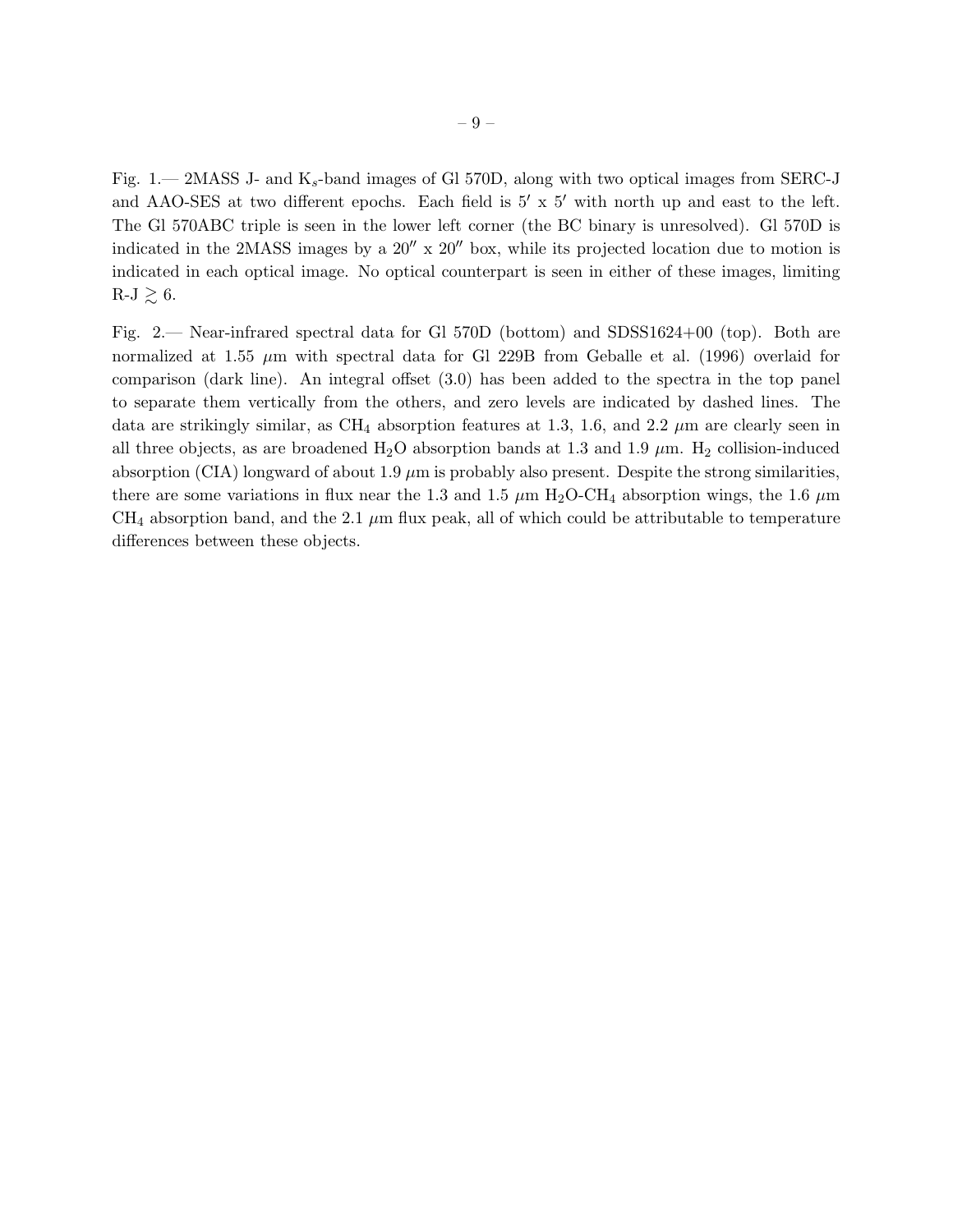Table 1. Properties of Confirmed Companion Brown Dwarfs.

|      | Property                      | G $196-3B^a$         | Gl $229Bb$         | Gl $570Dc$                   |
|------|-------------------------------|----------------------|--------------------|------------------------------|
| (1)  | J                             | $14.90 \pm 0.05$     | $14.33 \pm 0.05$   | $15.33 \pm 0.05$             |
| (2)  | Η                             | $13.67 \pm 0.07$     | $14.35 \pm 0.05$   | $15.28 \pm 0.09$             |
| (3)  | $K_s$                         | $12.81 \pm 0.13$     | $14.42 \pm 0.05$   | $15.27 \pm 0.17$             |
| (4)  | J-H                           | $1.23 \pm 0.09$      | $-0.02 \pm 0.07$   | $0.05 \pm 0.11$              |
| (5)  | $H-K_s$                       | $0.86 \pm 0.15$      | $-0.07 \pm 0.07$   | $0.01 \pm 0.11$              |
| (6)  | $J-K_s$                       | $2.09 \pm 0.14$      | $-0.09 \pm 0.07$   | $0.06 \pm 0.23$              |
| (7)  | $\rho$ , PA $($ ", $\circ$ )  | 16.2, 210            | $7.8 \pm 0.1, 163$ | $258.3 \pm 0.4$ , 316 (A-D)  |
|      |                               |                      |                    | $234.1 \pm 0.4$ , 317 (BC-D) |
| (8)  | $\rho$ (AU)                   | $340 \pm 100$        | $44.9 \pm 0.6$     | $1525 \pm 15$ (A-D)          |
|      |                               |                      |                    | $1385 \pm 15$ (BC-D)         |
| (9)  | Distance Modulus <sup>d</sup> | $1.6 \pm 0.6$        | $-1.19 \pm 0.07$   | $-1.14 \pm 0.05$             |
| (10) | $M_J$                         | $13.3 \pm 0.6$       | $15.52 \pm 0.06$   | $16.47 \pm 0.07$             |
| (11) | $log(L/L_{\odot})$            | $-3.8^{+0.2}_{-0.3}$ | $-5.18 \pm 0.04$   | $-5.56 \pm 0.05^{\circ}$     |
| (12) | Age $(Gyr)$                   | $0.02 - 0.3$         | $0.5 - 1.0$        | $2 - 10$                     |
| (13) | $T_{eff}$ (K)                 | $1800 \pm 200$       | $960 \pm 70$       | $750 \pm 50^{\circ}$         |
| (14) | $M(M_{Jup})$                  | $25^{+15}_{-10}$     | $43 + 12$          | $50\pm20^{f}$                |

<sup>a</sup>Photometry from 2MASS; remaining data from Rebolo et al. (1998).

 $^{\rm b}$ Data from Nakajima et al. (1995); Marley et al. (1996); Leggett, Geballe,  $\&$  Brown (1999).

 $c$ Data for epoch 1998 May 16 (UT).

<sup>d</sup>Data for Gl 229A and Gl 570A from Hipparcos (Perryman et al. 1997).

<sup>e</sup>Assuming J-band bolometric correction of 2.19±0.10 from Leggett, Geballe, & Brown (1999).

<sup>f</sup>Derived from evolutionary models by Burrows et al. (1997).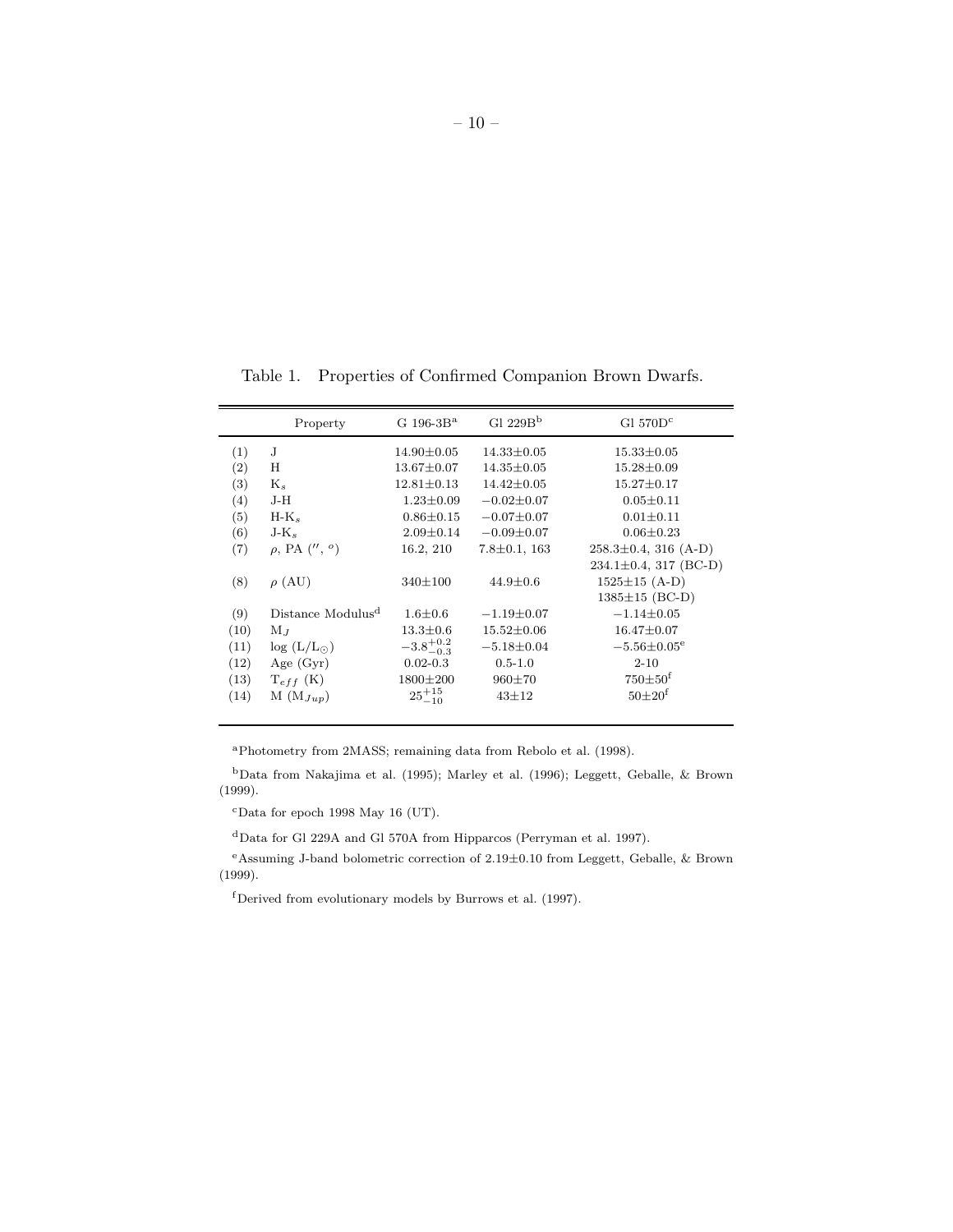|           | 1998 May 16 (UT) |                | 1999 July 29 (UT) |                | Difference        |                |
|-----------|------------------|----------------|-------------------|----------------|-------------------|----------------|
| Component | RA <sup>a</sup>  | Decl.          | R.A               | Decl.          | $^{\prime\prime}$ | $\overline{O}$ |
| A         | 14:57:27.87      | $-21:24:52.72$ | 14:57:27.93       | $-21:24:54.87$ | $2.3 + 0.4$       | $159 + 8$      |
| BС        | 14:57:26.42      | $-21:24:38.54$ | 14:57:26.49       | $-21:24:40.77$ | $2.4 + 0.4$       | $156 + 7$      |
| D         | 14:57:14.96      | $-21:21:47.79$ | 14:57:15.04       | $-21:21:49.82$ | $2.3 + 0.4$       | $151 + 8$      |

Table 2. 2MASS Astrometry for Gl 570ABCD.

<sup>a</sup>All coordinates are equinox J2000.0.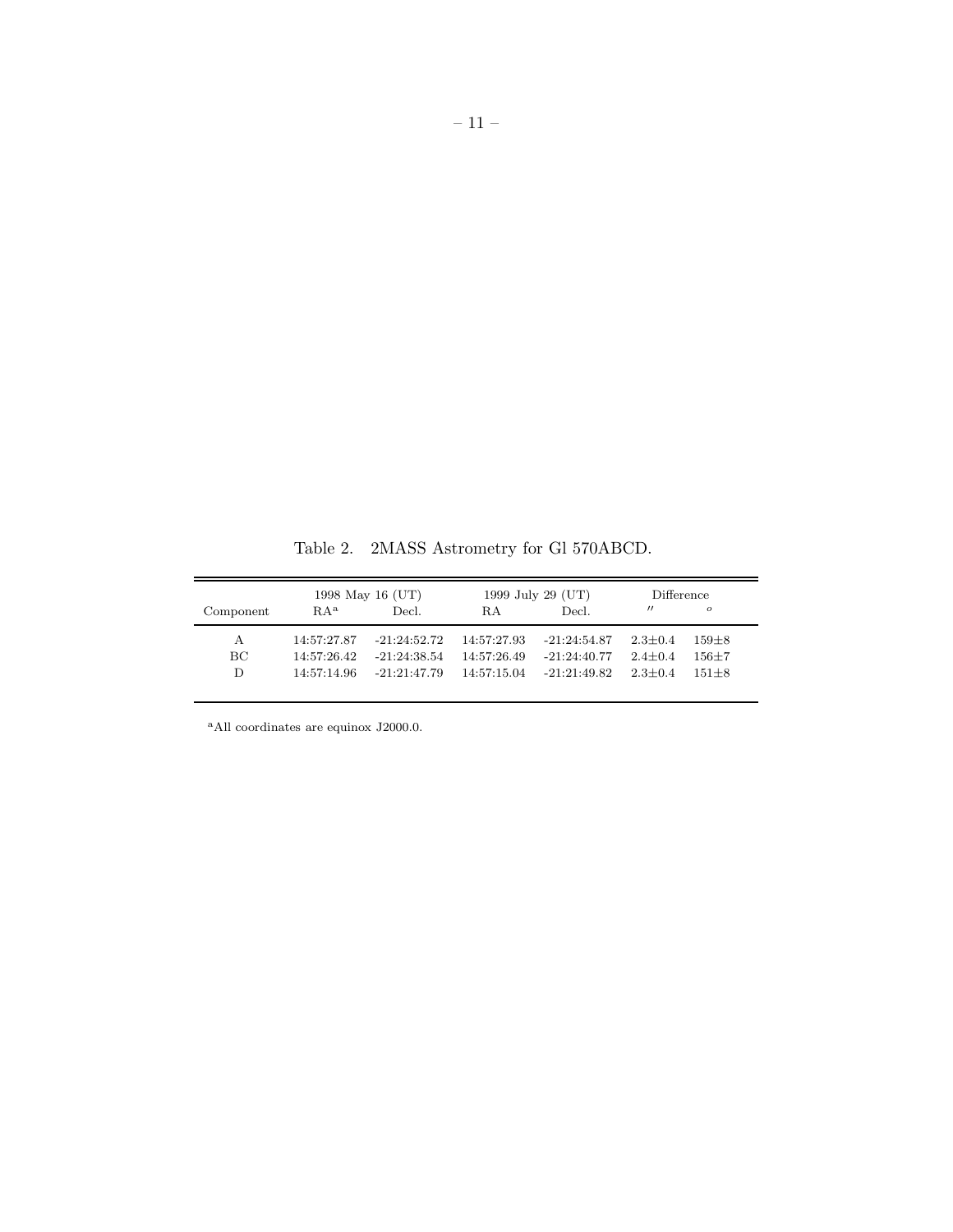